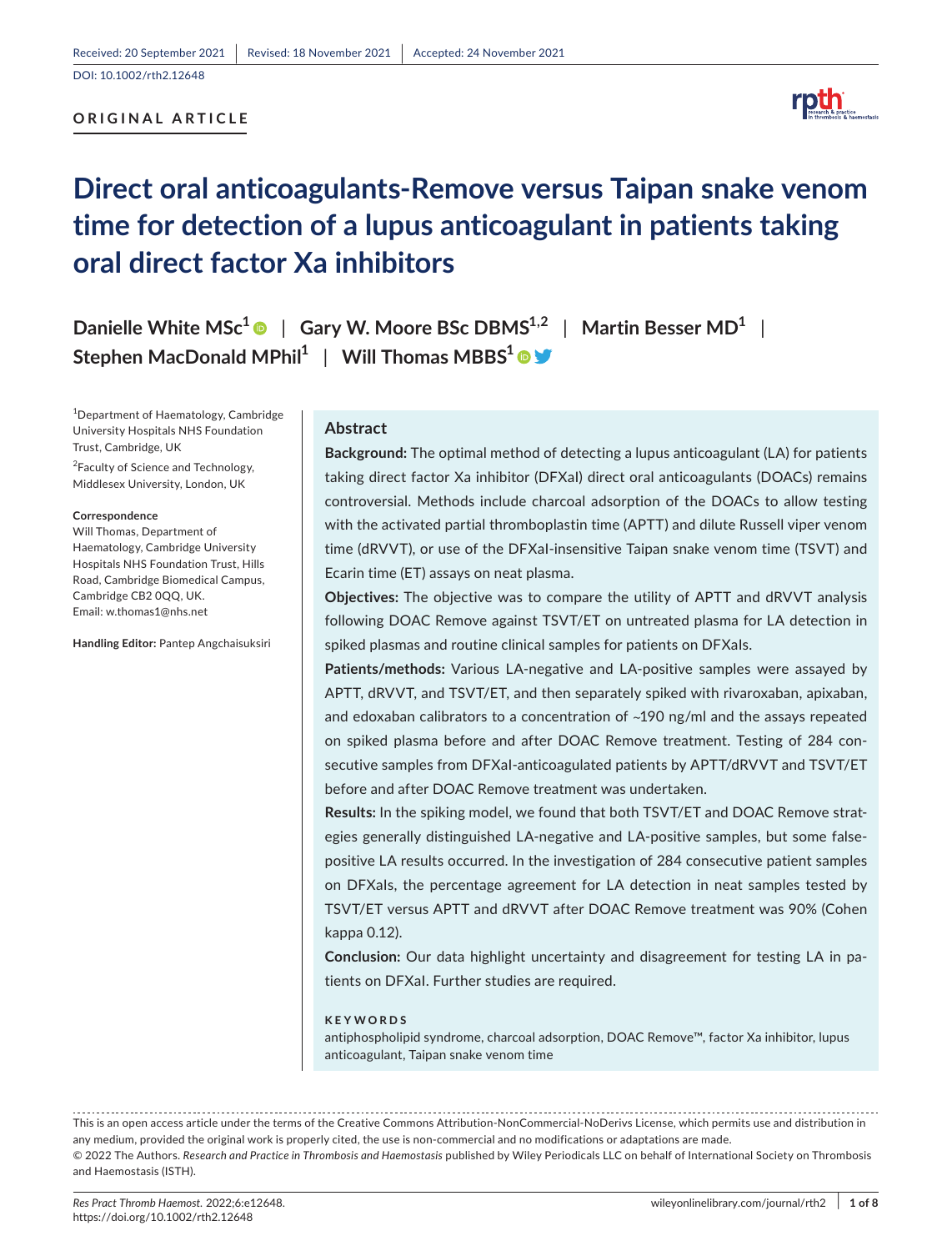#### **Essentials**

- Testing for a clotting tendency (lupus anticoagulant) whilst on anticoagulants is challenging.
- Patient samples were tested for lupus anticoagulant whilst on anticoagulants using two methods.
- These methods (charcoal adsorbtion v the Taipan Snake Venom time) showed complex results.
- • Agreement between the methods was poor and further studies are needed within this area.

# **1**  | **INTRODUCTION**

The use of direct oral anticoagulants (DOACs) has proliferated because of the convenience of fixed dosing and safety profile.<sup>1</sup> There is a need to detect a subset of high-risk patients with thrombosis and antiphospholipid syndrome (APS) who may benefit from a vitamin K antagonist rather than  $DOACs.<sup>2,3</sup>$  Because of interference on haemostasis assays, testing for lupus anticoagulant (LA) for patients taking DOACs is not generally advised; however, to do so would aid diagnostic accuracy for APS while maintaining the convenience of uninterrupted anticoagulation.<sup>4-6</sup> Two assays of differing analytical principles are required to maximize LA detection rates, which are commonly an LA-sensitive activated partial thromboplastin time (APTT) and the dilute Russell viper venom time (dRVVT). $^7$  Several strategies are available to mitigate the effects of DOAC on hemostasis tests and thus potentially detect an LA; temporarily withhold the DOAC to allow "off-therapy testing," plasma DOAC adsorption methods using activated charcoal (e.g., DOAC Remove, 5-diagnostics, Quadratech, Switzerland, and DOAC Stop, Haematex Research), plasma filter technology, or use of the direct factor Xa inhibitor (DFXaI)-insensitive assays Taipan Snake Venom Time (TSVT) screening test and ecarin time (ET) confirmatory test. $8-10$  In 2020, the British Society for Haematology published an addendum to its APS guidance that recommended APTT- or dRVVT-based tests "should not be used to detect LA on samples from patients taking DOAC when there is a detectable drug level." $11$  In view of the controversy regarding the optimal laboratory methodology of investigating patients on DOACs, we investigated a strategy of DOAC-Remove treatment before APTT and dRVVT (our first-line standard LA tests<sup>12</sup>) compared with using TSVT/ET on plasma samples from patients taking DFXaI DOACs, where LA investigation had been requested by the clinical team.

#### **2**  | **METHODS**

Sample preparation and storage was conducted in accordance with International Society on Thrombosis and Haemostasis (ISTH) guidance.<sup>6</sup> All LA testing was performed on an ACL TOP 750 (Werfen, Bedford, MA, USA). In this study, only DFXaI DOACs were investigated because the direct prothrombin activation of Taipan and ecarin venoms bypasses FXa inhibition but not thrombin inhibition, rendering dabigatran an interferent in TSVT and  $ET.<sup>13</sup>$ 

## **2.1**  | **Spiking experiments**

Ten separate pools of confirmed LA-negative patients (each with 10 unique patients, with equal amounts of plasma) from patients with normal clotting times and not known to be anticoagulated were produced using convenience samples of previously tested patients. Ten separate pools of LA-positive patients (each with 10 unique patients, with equal amounts of plasma), confirmed using the established dRVVT and APTT test ratio procedures in the laboratory as well as displaying TSVT/ET test ratio positivity, were created for spiking experiments (i.e., pools were positive by all three assays). These pools are referred to as samples in the rest of the manuscript. Coagulation factor levels were not measured in any samples; however, in the LA-negative patients, normal clotting tests exclude a significant deficiency, and LA-positive samples came from previously investigated patients known to the laboratory. The LA-negative and two LA-positive plasmas of the First World Health Organization (WHO) International Reference Panel for LA (13/172) (National Institute for Biological Standards and Control), and CRYOcheck LApositive control and weak LA-positive control were also assessed (Precision Biologic). The WHO LA-positive reference plasmas and Precision Biologic LA-positive control plasmas displayed positivity for LA using all three LA testing systems (APTT, dRVVT, and TSVT/ ET assays). Data were aggregated for analysis for the LA-positive and LA-negative samples. Samples were spiked to a concentration of approximately 190 ng/ml of DFXaI by combining with calibrators for rivaroxaban (Werfen), apixaban (Werfen), and edoxaban (Hyphen BioMed). Baseline levels for each sample were conducted on samples that had been combined with an equal volume of 0 ng/ ml calibrator to negate the issue of dilutional effect on spiked sample results. Calibrators were shown to be negative for LA on all testing methods. Samples were assessed with the LA assays before spiking (using the combination of 0 ng/ml calibrator and sample), once spiked, and after anticoagulant removal using DOAC Remove. In total there were 11 negative LA samples (10 patient pools and WHO LA-negative references plasma) and 14 positive LA samples (10 patient pools [all triple positive for APTT test ratio, dRVVT test ratio, and TSVT/ET test ratio], 2 WHO LA-positive reference plasmas, and 2 CRYOcheck LA-positive plasmas).

#### **2.2**  | **Testing on patient samples**

Testing was performed on consecutive residual plasma samples where the DFXaI anticoagulant was listed on the test request form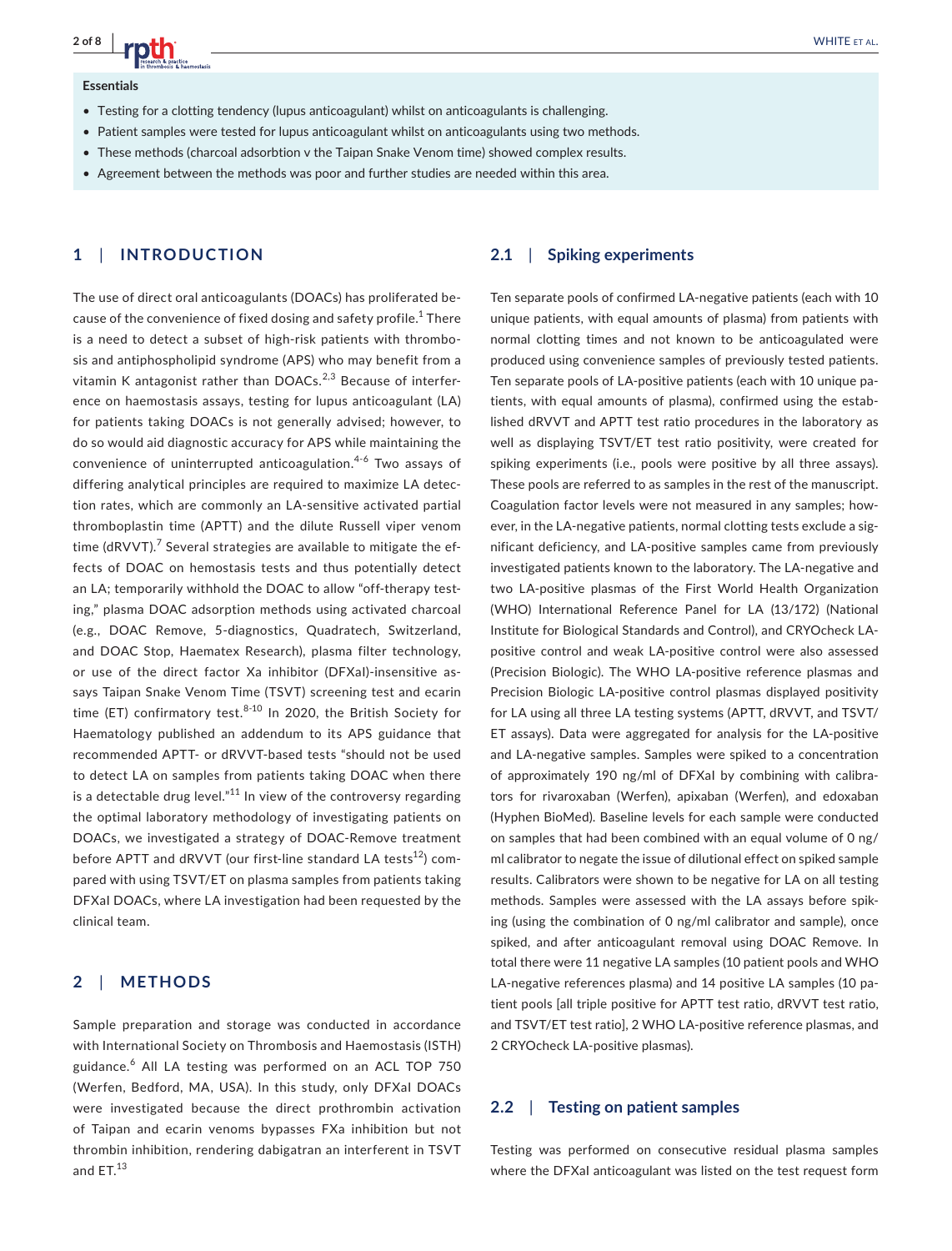## **2.3**  | **Laboratory assays**

Dilute Russell viper venom time was assessed using HemosIL dRVVT Screen and Confirm (Werfen) reagents, reflex testing for confirmation with dRVVT confirm reagent was performed when the dRVVT screen ratio exceeded 1.2. APTT test ratio was performed using a combination of APTT reagents: APTT-SP (LA sensitive) (Werfen) and Dade Actin FS (LA-insensitive) (Siemens Healthineers). TSVT/ET (Diagnostic Reagents Ltd) was performed in accordance with the manufacturer's instructions as previously described.<sup>13</sup> TSVT/ET test ratio and APTT test ratio were tested as integrated testing systems. Ratios for all assays were calculated using the reference range mean clotting times.<sup>13,14</sup> Test ratios were calculated as follows: [Patient screen clotting time/Mean reference range clotting time]/[Patient confirm clotting time/ Mean reference range confirm clotting time]. Cutoffs are given in Table 1.

## **2.4**  | **DFXaI removal from plasma**

Samples were treated with DOAC Remove as previously described.<sup>12</sup>

#### **2.5**  | **Statistical analysis**

#### 2.5.1 | Spiking experiments

Ratios of LA assay results for neat vs spiked/anticoagulant-removed were produced, with 95% confidence intervals (CI); data were normally distributed. Using a null hypothesis of a ratio of 1, where there is no difference between the control groups, in this case, the neat sample and the spiked/anticoagulant removed sample. If the CI includes or crosses 1, there is insufficient evidence to conclude that the groups are statistically significantly different.

## 2.5.2 | Patient sample evaluation

Cohen Kappa was used to assess agreement between samples where TSVT/ET test ratio was performed on neat samples or where the APTT/dRVVT test ratios had been performed after DOAC Remove. For Cohen kappa, <0.20 is poor agreement, 0.21– 0.40 is fair, 0.41–0.60 is moderate, 0.61–0.80 is good, and 0.81– 1.00 is very good.

Descriptive statistics have been used. Analysis was performed with Microsoft Excel 2010 (Microsoft).

# **3**  | **RESULTS**

#### **3.1**  | **Spiking experiments**

The results are presented in Table 1. Where LA-negative samples became LA positive after either spiking or DOAC Remove, details on individual samples are described. No LA-positive samples became LA negative after spiking or DOAC Remove; therefore, individual data on samples are not described but rather the mean effect of spiking/DOAC Remove on the LA assays.

In LA-negative samples, rivaroxaban significantly elevated dRVVT screen (11/11 samples), dRVVT test ratios (11/11 samples), and APTT test ratios (11/11 samples). All samples (11/11) returned to within the reference range for dRVVT screen ratio after DOAC Remove treatment; however, 7/11 did not return to reference range for APTT test ratio. For the TSVT/ET assays, 1/11 and 0/11 samples were falsely positive by the TSVT ratio and test ratio before and 4/11 and 2/11 after DOAC Remove, respectively.

In LA-positive samples, rivaroxaban increased the mean dRVVT screen ratio, which after DOAC Remove was not fully returned to baseline. Mean APTT test ratio was numerically higher after spiking, although this was not statistically significant. Rivaroxaban elevated the mean TSVT ratio (including after DOAC Remove); however, there was no significant change in the mean TSVT/ET test ratio.

In LA-negative samples, apixaban factitiously elevated the dRVVT screen (9/11 samples) but not test ratio (1/11 samples) and after DOAC Remove; all dRVVT screen ratios returned to the reference range. The mean APTT test ratio was numerically lower after apixaban (and DOAC Remove) but this was not statistically significant. For the TSVT/ET assays, 1/11 and 1/11 samples were falsely positive by the TSVT ratio and test ratio before and 3/11 and 2/11 after DOAC Remove, respectively.

In LA-positive samples, apixaban increased the mean dRVVT screen ratio, which was not fully returned to baseline after DOAC Remove. The mean APTT test ratio was not affected by apixaban. The mean TSVT screen was elevated with apixaban and DOAC Remove further elevated this; mean TSVT/ET test ratios were increased in spiked samples including after DOAC Remove.

In LA-negative samples, edoxaban factitiously elevated the dRVVT screen ratio (10/11 samples) and 9/11 returned to normal after DOAC Remove; all of these, however, were negative on dRVVT test ratio. The APTT test ratio was numerically lower after edoxaban (and DOAC Remove) but this was not statistically significant. For the TSVT/ET assays, 1/11 and 1/11 samples were falsely positive by the TSVT ratio and test ratio before and 3/11 and 2/11 after DOAC Remove, respectively.

In LA-positive samples, edoxaban numerically but not statistically significantly increased the mean dRVVT screen ratio (because of the wide 95% CI of the neat/spiked ratio). The mean dRVVT screen ratio after DOAC Remove was similar (1.81 in spiked plasma vs 1.80 after DOAC Remove). Mean TSVT screen ratios were similar for neat versus spiked plasma; however, DOAC Remove significantly increased the mean TSVT screen ratio. Mean TSVT/ET test ratios appeared unaffected.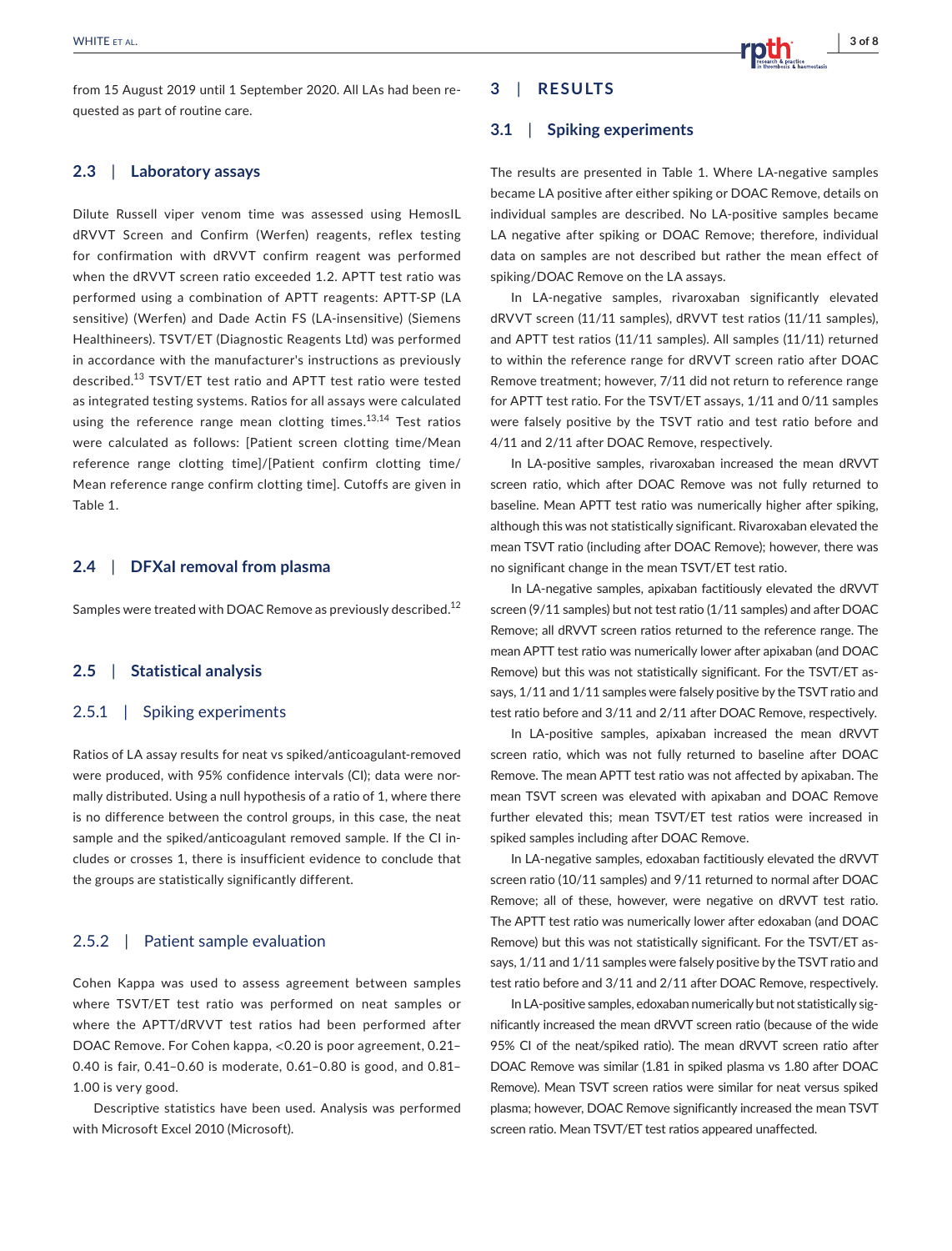

**TABLE 1** Spiking experiments for LA-negative and LA-positive plasma samples, WHO reference plasmas, and CRYOcheck control plasmas, subjected to anticoagulant removal

| <b>Drug</b> | <b>Sample</b><br>type | <b>Test</b>                   | <b>Neat</b><br>(mean<br>value) | <b>Spiked</b><br>(mean<br>value) | Post spiking<br>and drug<br>removal <sup>b</sup><br>(mean value) | <b>Neat vs</b><br>spiked<br>ratio<br>(mean<br>value) | Neat vs<br>spiked<br>ratio<br>95% CI | Neat vs<br>anticoagulant<br>removed ratio <sup>b</sup><br>(mean value) | Neat vs<br>anticoagulant<br>removed<br>ratio 95% CI |
|-------------|-----------------------|-------------------------------|--------------------------------|----------------------------------|------------------------------------------------------------------|------------------------------------------------------|--------------------------------------|------------------------------------------------------------------------|-----------------------------------------------------|
| Rivaroxaban | LA negative           | dRVVT screen ratio            | 0.98                           | 2.38                             | 0.99                                                             | 0.44                                                 | $0.30 - 0.58$                        | 1.00                                                                   | $0.95 - 1.05$                                       |
|             |                       | dRVVT test ratio <sup>a</sup> | $\sim$                         | 1.90                             | $\overline{\phantom{a}}$                                         |                                                      | $\overline{\phantom{0}}$             | $\overline{\phantom{a}}$                                               |                                                     |
|             |                       | APTT test ratio               | 1.09                           | 1.50                             | 1.24                                                             | 0.73                                                 | $0.78 - 0.98$                        | 0.87                                                                   | $0.77 - 0.97$                                       |
|             |                       | <b>TSVT</b> ratio             | 1.00                           | 1.04                             | 1.09                                                             | 0.97                                                 | $0.84 - 1.10$                        | 0.92                                                                   | $0.79 - 1.05$                                       |
|             |                       | TSVT/ET ratio                 | 1.05                           | 0.99                             | 1.06                                                             | 1.07                                                 | $0.92 - 1.22$                        | 1.00                                                                   | $0.87 - 1.13$                                       |
|             | LA positive           | dRVVT screen ratio            | 1.57                           | 4.72                             | 1.80                                                             | 0.33                                                 | $0.29 - 0.37$                        | 0.87                                                                   | $0.84 - 0.90$                                       |
|             |                       | dRVVT test ratio <sup>a</sup> | 1.69                           | 2.60                             | 1.77                                                             | 0.62                                                 | $0.53 - 0.71$                        | 0.95                                                                   | $0.90 - 1.00$                                       |
|             |                       | APTT test ratio               | 1.32                           | 1.61                             | 1.42                                                             | 0.85                                                 | $0.69 - 1.01$                        | 0.94                                                                   | $0.88 - 1.00$                                       |
|             |                       | TSVT ratio                    | 1.48                           | 1.58                             | 1.71                                                             | 0.94                                                 | $0.90 - 0.98$                        | 0.87                                                                   | $0.82 - 0.92$                                       |
|             |                       | TSVT/ET ratio                 | 1.64                           | 1.72                             | 1.73                                                             | 0.96                                                 | $0.92 - 1.00$                        | 0.96                                                                   | $0.89 - 1.03$                                       |
| Apixaban    | LA negative           | dRVVT screen ratio            | 0.98                           | 1.38                             | 1.05                                                             | 0.73                                                 | 0.60-0.86                            | 0.97                                                                   | $0.92 - 1.02$                                       |
|             |                       | dRVVT test ratio <sup>a</sup> | $\sim$                         | 0.90                             | $\overline{a}$                                                   |                                                      |                                      | $\sim$                                                                 |                                                     |
|             |                       | APTT test ratio               | 1.09                           | 1.04                             | 1.02                                                             | 1.04                                                 | $0.95 - 1.13$                        | 1.07                                                                   | $0.95 - 1.19$                                       |
|             |                       | <b>TSVT</b> ratio             | 1.00                           | 1.03                             | 1.08                                                             | 0.97                                                 | $0.86 - 1.08$                        | 0.93                                                                   | $0.81 - 1.05$                                       |
|             |                       | TSVT/ET ratio                 | 1.05                           | 0.99                             | 1.02                                                             | 1.07                                                 | $0.95 - 1.19$                        | 1.04                                                                   | $0.90 - 1.18$                                       |
|             | LA positive           | dRVVT screen ratio            | 1.57                           | 2.64                             | 1.79                                                             | 0.60                                                 | $0.57 - 0.98$                        | 0.88                                                                   | $0.85 - 0.91$                                       |
|             |                       | dRVVT test ratio <sup>a</sup> | 1.69                           | 1.36                             | 1.74                                                             | 1.19                                                 | $1.11 - 1.27$                        | 0.97                                                                   | $0.93 - 1.01$                                       |
|             |                       | <b>APTT</b> test ratio        | 1.32                           | 1.36                             | 1.32                                                             | 0.98                                                 | $0.92 - 1.04$                        | 1.00                                                                   | $0.96 - 1.04$                                       |
|             |                       | <b>TSVT</b> ratio             | 1.48                           | 1.61                             | 1.77                                                             | 0.92                                                 | $0.86 - 0.98$                        | 0.83                                                                   | $0.79 - 0.87$                                       |
|             |                       | TSVT/ET ratio                 | 1.64                           | 1.82                             | 1.81                                                             | 0.91                                                 | $0.84 - 0.98$                        | 0.91                                                                   | $0.85 - 0.97$                                       |
| Edoxaban    | LA negative           | dRVVT screen ratio            | 0.98                           | 1.78                             | 1.12                                                             | 0.58                                                 | $0.41 - 0.75$                        | 0.89                                                                   | $0.74 - 1.04$                                       |
|             |                       | dRVVT test ratio <sup>a</sup> | $\sim$                         | 1.05                             | 1.05                                                             | $\overline{\phantom{a}}$                             |                                      | $\sim$                                                                 |                                                     |
|             |                       | APTT test ratio               | 1.09                           | 0.95                             | 1.01                                                             | 1.14                                                 | $1.02 - 1.26$                        | 1.08                                                                   | $0.99 - 1.17$                                       |
|             |                       | TSVT ratio                    | 1.00                           | 1.04                             | 1.08                                                             | 0.96                                                 | $0.85 - 1.07$                        | 0.93                                                                   | $0.81 - 1.05$                                       |
|             |                       | TSVT/ET ratio                 | 1.05                           | 0.99                             | 1.02                                                             | 1.06                                                 | $0.96 - 1.16$                        | 1.04                                                                   | $0.90 - 1.18$                                       |
|             | LA positive           | dRVVT screen ratio            | 1.57                           | 1.81                             | 1.80                                                             | 0.88                                                 | $0.56 - 1.20$                        | 0.87                                                                   | $0.83 - 0.91$                                       |
|             |                       | dRVVT test ratio <sup>a</sup> | 1.69                           | 1.70                             | 1.77                                                             | 1.00                                                 | $0.95 - 1.05$                        | 0.96                                                                   | $0.91 - 1.01$                                       |
|             |                       | APTT test ratio               | 1.32                           | 1.33                             | 1.43                                                             | 0.99                                                 | $0.97 - 1.01$                        | 0.93                                                                   | $0.87 - 0.99$                                       |
|             |                       | <b>TSVT</b> ratio             | 1.48                           | 1.49                             | 1.69                                                             | 0.99                                                 | $0.98 - 1.00$                        | 0.88                                                                   | $0.84 - 0.92$                                       |
|             |                       | TSVT/ET ratio                 | 1.64                           | 1.64                             | 1.71                                                             | 1.00                                                 | $0.99 - 1.01$                        | 0.96                                                                   | $0.90 - 1.02$                                       |

*Note:* Mean drug concentrations for spiked samples were 191 ng/ml for rivaroxaban, 188 ng/ml for apixaban, and 186 ng/ml for edoxaban. All samples showed a result of 0 ng/ml on baseline samples and 0.03 ng/ml on post-DOAC Remove drug concentrations. Test cutoffs for positives: dRVVT screen ratio >1.19, dRVVT test ratio >1.23, APTT test ratio 1.19, TSVT ratio >1.11, TSVT/ET ratio >1.12. LA-negative samples, *n* = 11; LApositive samples, *n* = 14.

Abbreviations: APTT, activated partial thromboplastin time; CI, confidence interval; dRVVT, dilute Russell viper venom time; ET, ecarin time; F, factor; LA, lupus anticoagulant; TSVT, Taipan snake venom time; WHO, World Health Organization.

<sup>a</sup> Anticoagulant removal for direct FXa inhibitor samples was with DOAC Remove.

 $^{\rm b}$ dRVVT test ratio only required if dRVVT screen ratio was elevated.

# **3.2**  | **Testing on patient samples in routine clinical care**

A summary of the DFXaI concentrations in patient samples is shown in Table 2. A total of 284 samples were available for analysis, the majority of which (182) were rivaroxaban-treated patients. Several samples that were LA negative by TSVT ratio (mean 1.06) appeared to become LA positive (with a prolonged TSVT ratio; mean 1.15) confirmed by TSVT/ET test ratio (mean 1.16) following DOAC Remove treatment (28/182 samples in rivaroxaban patients, 10/88 in apixaban patients, and 1/14 in edoxaban patients became positive after DOAC Remove). We did not test coagulation factors or anti-Xa levels to further investigate this. For samples that were LA positive both before and after DOAC Remove, the mean TSVT ratios were 1.13 and 1.21,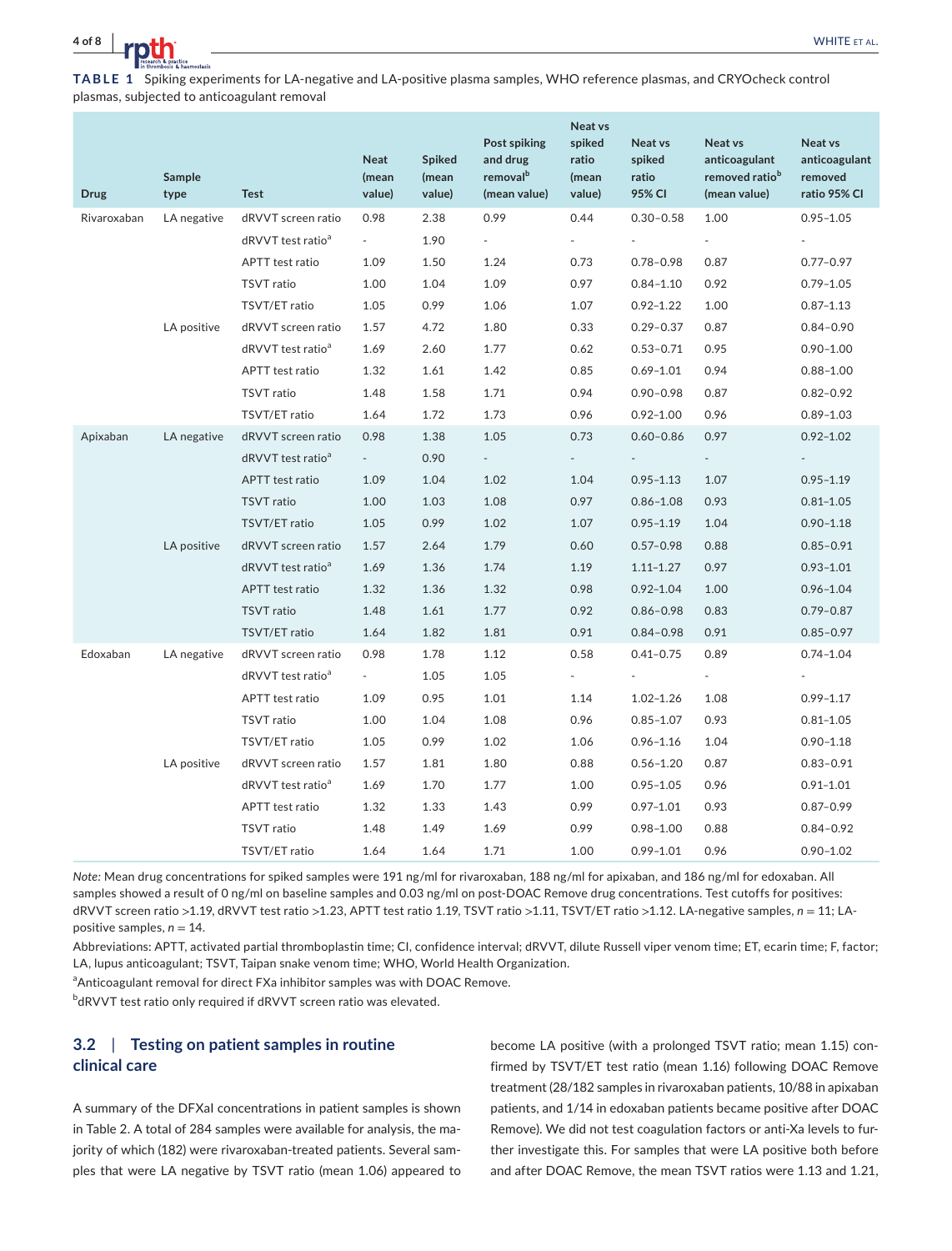**TABLE 2** Plasma anticoagulant levels in patient samples and comparison of LA-positivity before and after anticoagulant removal in TSVT/ ET and APTT test ratio/dRVVT

|               |                                       |                                                         | TSVT/ET testing <sup>b</sup>                                      |                                                           | APTT test ratio/dRVVT <sup>a</sup>                                                              |                                                                                            |  |
|---------------|---------------------------------------|---------------------------------------------------------|-------------------------------------------------------------------|-----------------------------------------------------------|-------------------------------------------------------------------------------------------------|--------------------------------------------------------------------------------------------|--|
| Anticoagulant | <b>Number</b><br><b>of</b><br>samples | <b>DFXallevel</b><br>(ng/ml)<br>Mean (median,<br>range) | <b>Before</b><br>anticoagulant<br>removal<br>Number LA + $ve$ (%) | After<br>anticoagulant<br>removal<br>Number LA +ve<br>(%) | <b>Before anticoagulant</b><br>removal<br>Number $LA +ve$ (%)                                   | After anticoagulant<br>removal<br>Number $LA + ve$ (%)                                     |  |
| Rivaroxaban   | 182                                   | 275 (315, 75-474)                                       | 10(5)                                                             | 38 (21)                                                   | Total: 126 (69)<br>dRVVT positive: 120<br>APTT test ratio: 3<br>dRVVT and APTT test<br>ratio: 3 | Total: 10(5)<br>dRVVT positive: 4<br>APTT test ratio: 6<br>dRVVT and APTT test<br>ratio: 0 |  |
| Apixaban      | 88                                    | 220 (222, 21-427)                                       | 7(8)                                                              | 17(19)                                                    | Total: 8 (9)<br>dRVVT positive: 4<br>APTT test ratio: 3<br>dRVVT and APTT test<br>ratio: 1      | Total: 5 (7)<br>dRVVT positive: 2<br>APTT test ratio: 2<br>dRVVT and APTT test<br>ratio: 1 |  |
| Edoxaban      | 14                                    | 179 (164, 11-345)                                       | 2(14)                                                             | 3(21)                                                     | 1(7)<br>dRVVT positive: 1<br>APTT test ratio: 0<br>dRVVT and APTT test<br>ratio: 0              | O(0)                                                                                       |  |

*Note:* DFXaI samples were treated with DOAC Remove.

Abbreviations: +ve, positive; APTT, activated partial thromboplastin time; DFXaI, direct factor Xa inhibitor; dRVVT, dilute Russell viper venom time; ET, ecarin time; LA, lupus anticoagulant; TSVT, Taipan snake venom time.

<sup>a</sup>Positive TSVT/ET tests had a prolonged TSVT and confirmation with the TSVT/ET ratio.

 $^{\rm b}$ Recorded as LA positive if either or both of APTT test ratio or dRVVT test ratio were consistent with the presence of a LA.

respectively, which was further reinforced by the TSVT/ET test ratio means, which were 1.15 and 1.20 before and after DOAC Remove. All ETs were within reference range and not affected by DOAC Remove. Samples tended to become LA negative by APTT/dRVVT test ratio after treatment with DOAC Remove: a reduction by 116/182 in rivaroxaban samples, 3/88 in apixaban samples, and 1/14 in edoxaban samples. For the APTT and dRVVT assays, 135/284 (49%) of patients were positive before anticoagulant removal and 15 (5%) positive for LA after anticoagulant removal. Analysis of the performance of the TSVT/ET test ratio on neat plasma versus the APTT /dRVVT test ratios on DOAC Remove- treated plasma is shown in Table 3. This was performed because in a diagnostic service, this is the evaluation that is important to inform concordance between testing strategies. The percentage agreement of the tests for all DFXaI was 90%, with a Cohen kappa of 0.12, which is poor agreement. For all the DFXaIs, there was agreement for LA negativity in 253 samples, positivity by TSVT/ET test ratio in 16 samples, positivity by APTT/dRVVT test ratio in 12 samples, and positivity for both methods (i.e., TSVT/ET test ratio or APTT/dRVVT test ratios) in three samples. For LA-positive samples (a total of 31), Table 4 demonstrates the combinations of positivity seen between the TSVT/ET, dRVVT, and APTT assays.

# **4**  | **DISCUSSION**

The present study sought to compare two analytical strategies for circumventing DFXaI interference in LA assays and has two

important findings. The first is that DOAC Remove has complex effects on plasma in an *in vitro* plasma spiking model using DFXaIs; the second finding is that there is poor agreement between the TSVT/ET and DOAC Remove strategies for detecting an LA in patient samples. There is significant potential for false-positive or false-negative results in clotting assays used to detect a LA in patients on DFXals.<sup>6,7</sup>

Spiking LA-negative plasma with DFXaI revealed complex and differential effects for the dRVVT, APTT, and TSVT/ET assays for rivaroxaban, apixaban, and edoxaban (Table 1). Although use of DOAC Remove was generally able to distinguish true- versus false-positive LA, not all assays always returned to the reference range in the LAnegative spiked samples treated with DOAC Remove (e.g., dRVVT screen ratio with edoxaban; TSVT ratio with rivaroxaban, apixaban and edoxaban; TSVT/ET test ratio with rivaroxaban; APTT test ratio for rivaroxaban; described in Results). Incomplete DOAC removal by charcoal adsorbents has been previously described, mainly for high DFXaI levels, and is a limitation of this strategy unless DFXaI assays can be performed to evidence complete removal.<sup>15-17</sup> LA-positive samples remained positive after spiking with all DFXaI, and dRVVT screen ratios were further prolonged, which would be expected. The most striking results were seen with TSVT/ET testing, in which TSVT ratios became more elevated on spiking with rivaroxaban and apixaban, which has not been reported in other studies, and were further prolonged after DOAC Remove treatment with all three DFXaIs. Despite this, spiked and postdrug removal TSVT/ET test ratios were unaffected compared with neat results with rivaroxaban and edoxaban, although they were significantly different with apixaban.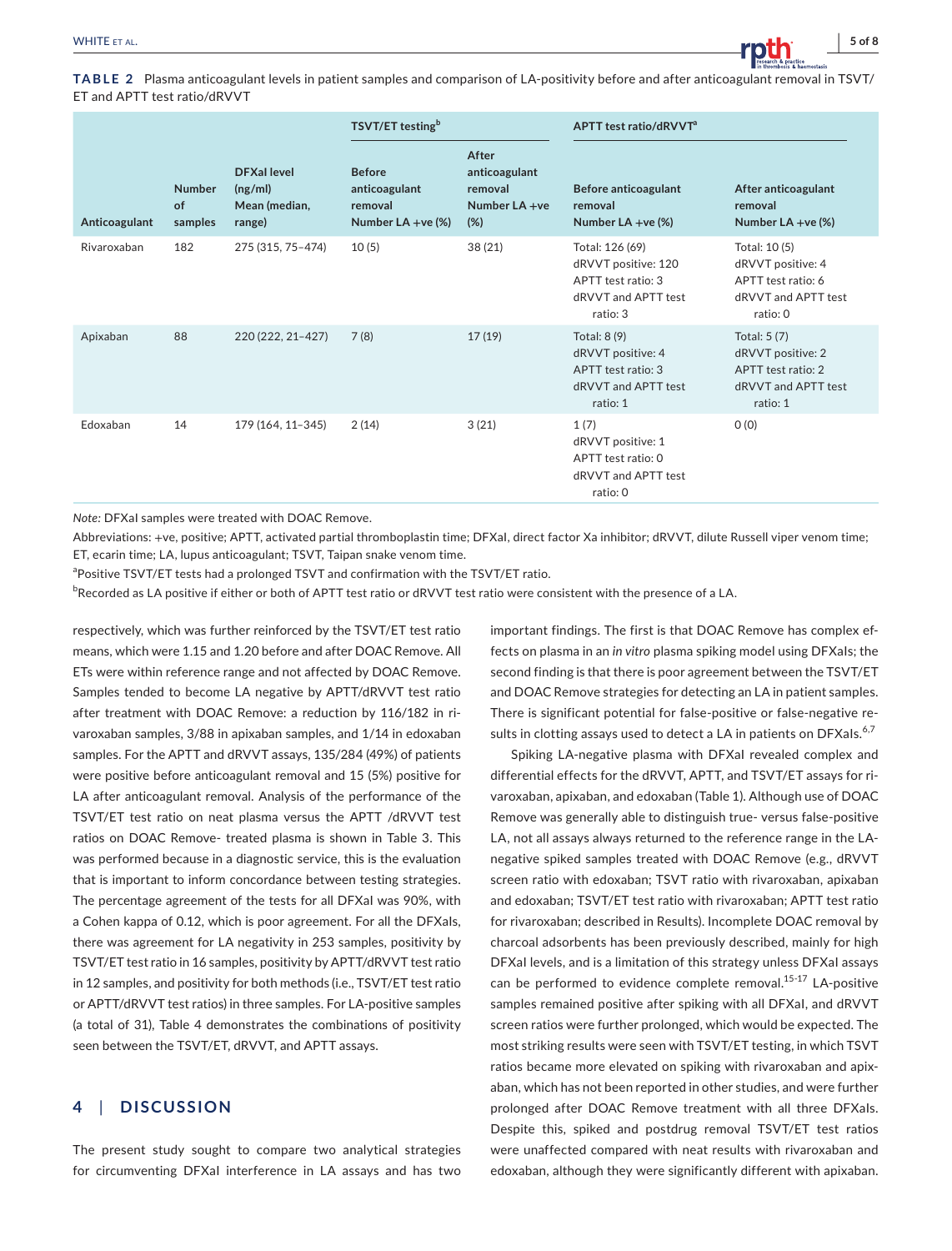|                                            |          | <b>APTT and dRVVT test</b><br>ratio <sup>b</sup><br>(DOAC Remove) |                 | Percentage<br>agreement |             |
|--------------------------------------------|----------|-------------------------------------------------------------------|-----------------|-------------------------|-------------|
|                                            |          | <b>Negative</b>                                                   | <b>Positive</b> | (%)                     | Cohen kappa |
| TSVT/ET testing <sup>a</sup> (neat plasma) |          |                                                                   |                 |                         |             |
| Rivaroxaban                                | Negative | 163                                                               | 9               | 90                      | 0.05        |
|                                            | Positive | 9                                                                 | $\mathbf{1}$    |                         |             |
| Apixaban                                   | Negative | 78                                                                | 3               | 91                      | 0.29        |
|                                            | Positive | 5                                                                 | $\overline{2}$  |                         |             |
| Edoxaban                                   | Negative | 12                                                                | $\Omega$        | ٠                       |             |
|                                            | Positive | $\overline{2}$                                                    | $\mathbf 0$     |                         |             |
| All DFXal                                  | Negative | 253                                                               | 12              | 90                      | 0.12        |
|                                            | Positive | 16                                                                | 3               |                         |             |

**TABLE 3** LA status agreement between TSVT/ET on neat plasma vs APTT/dRVVT test ratio after anticoagulant removal

*Note:* DFXaI samples were treated with DOAC Remove.

Abbreviations: APTT, activated partial thromboplastin time; DFXaI, direct factor Xa inhibitor;

dRVVT, dilute Russell viper venom time; ET, ecarin time; LA, lupus anticoagulant; TSVT, Taipan snake venom time.

<sup>a</sup>Recorded as LA positive if either or both of APTT test ratio or dRVVT testing were consistent with the presence of a LA.

<sup>b</sup>Positive TSVT/ET tests had a prolonged TSVT and confirmation with the TSVT/ET ratio.

**TABLE 4** LA status agreement between TSVT/ET on neat plasma, dRVVT test ratio, and APTT test ratio after anticoagulant removal (with DOAC Remove) on patient samples found to be LA positive from Table 3

| LA assay                 | Number of<br>positive samples |
|--------------------------|-------------------------------|
| <b>APTT</b>              | 8                             |
| <b>TSVT/ET</b>           | 16                            |
| dRVVT                    | 3                             |
| APTT + TSVT              | $\Omega$                      |
| $d$ RVVT + APTT          | 1                             |
| $d$ RVVT + TSVT/ET       | 3                             |
| $TSVT/ET + APTT + dRVVT$ | ∩                             |

Abbreviations: APTT, activated partial thromboplastin time; DFXaI, direct factor Xa inhibitor; dRVVT, dilute Russell viper venom time; ET, ecarin time; LA, lupus anticoagulant; TSVT, Taipan snake venom time.

There is no immediately obvious explanation for this phenomenon, and further studies would be needed to ascertain any direct interactions between Taipan venom, DFXaIs, and DOAC Remove in the presence of LA. Overall, our data highlight differences in effects (and confounding) of DOAC Remove with different LA assays and DFXaI highlighting the need for further research in this area.

A total of 284 residual samples from consecutive DFXaI anticoagulated patients in routine clinical care were retested by dRVVT and APTT test ratios after anticoagulant removal, and by TSVT/ET test ratio, to assess for effects on routine diagnostic practice where many patients are being tested for LA for the first time. The lower percentages of LA-positive results before DOAC Remove treatment in patients on apixaban and edoxaban compared with rivaroxaban

reflect the spiking experiments on LA-negative plasmas. As anticipated from previous reports and mirrored in the spiking experiments, the DOAC Remove procedure markedly reduced the numbers of LApositive results with dRVVT and APTT, particularly for rivaroxaban. Crucially, frequency of positivity was similar between dRVVT and APTT after DOAC Remove treatment and TSVT/ET test ratio before DOAC Remove treatment, suggesting a degree of diagnostic concordance and accuracy, although the accuracy could only be confirmed with subsequent testing at least 12 weeks later, ideally off anticoagulation. The rise in TSVT/ET test ratio positivity after DOAC Remove treatment reflects the spiking experiments and emphasizes that samples treated for anticoagulant removal with an adsorbent before dRVVT and APTT analysis should not be used for TSVT/ET testing, which should be performed on untreated plasma. Overall, the percentage agreement for TSVT/ET test ratio (on neat plasma) versus LA after DOAC Remove-treated plasma was 90% (Cohen kappa 0.12; poor agreement) in this study of 284 DFXaI samples of which the majority were rivaroxaban.

The TSVT has been previously investigated as a method to detect an LA in patients on DFXals.<sup>10,13,18,19,20,21</sup> The advantage of a TSVT/ET assay is that no preanalytical inactivation step is necessary for LA detection on DFXaI because prothrombin activation bypasses the effects of factor Xa inhibitors.<sup>13</sup> The ISTH has previously issued guidance within this area and concluded that there was "no conclusive independent evidence reported on their diagnostic efficacy" and that studies had small numbers of patients mostly on rivaroxaban with challenges in kit standardization and availability likely to limit widespread utility and generalizability.<sup>6</sup> This has recently been challenged in a multicenter, multiplatform publication by the ISTH SSC Subcommittee on Lupus Anticoagulant/Antiphospholipid Antibodies, which validated the TSVT/ET for patients taking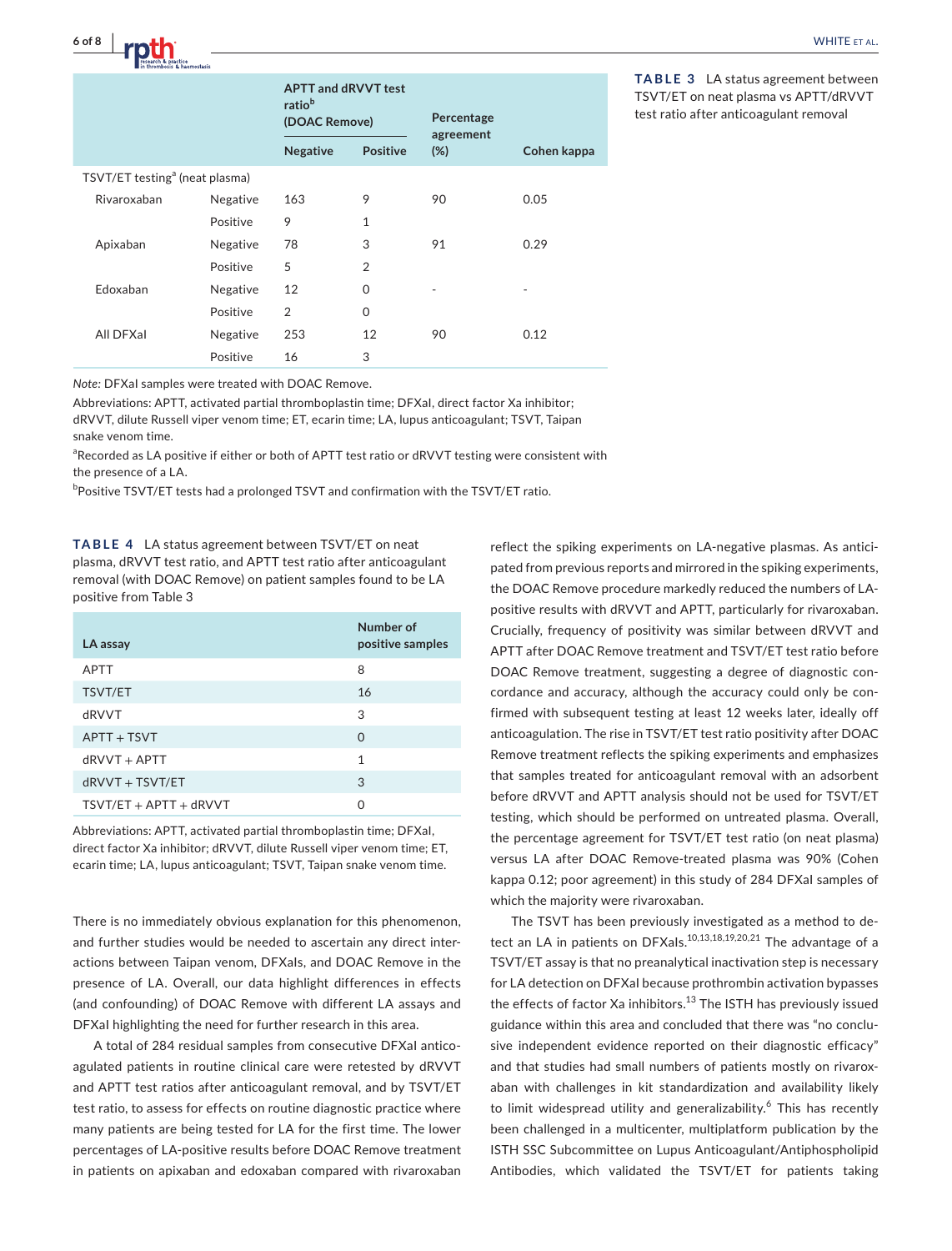DFXal.<sup>13</sup> What remains unclear is whether the discrepancy in LA detection between the techniques we have investigated are because of (i) complex effects of plasma manipulation by DOAC Remove; (ii) differential sensitivity of the TSVT/ET, APTT, and dRVVT for detecting LA (because of the heterogenous nature of LA antibodies, the sensitivity of the TSVT/ET for all LA was 72% and 78% in confirmed APS cases and 87% in triple-positive [i.e., LA, cardiolipin, and beta-2 glycoprotein I positive] APS cases in the recent ISTH SSC publication regarding this<sup>13</sup>); and (iii) confounding of the anticoagulant effects on assays or combinations thereof. In theory, the dRVVT/APTT could be more sensitive to detecting an LA compared with TSVT/ ET because there are two assays; however, this was not borne out in the comparison of the two techniques (Table 3). In an ideal validation scenario, a large number of LA-negative samples off anticoagulation would be collected and then subsequent further sample collection would be undertaken after starting DOACs. This would be compared with a large number of people with a positive LA off anticoagulation who had a further sample collected after initiating DOAC therapy. These samples could then be subject to investigation using different LA detection methods. The prospect of such a validation seems remote because of the inherent difficulties in performing such a study. The Clinical and Laboratory Standards Institute advises comparison of methods that this is performed in at least 50 negative and 50 positive samples.<sup>22</sup>

This study has limitations. It is a single-center study reflecting our local assays and cannot be generalized beyond our center, and dabigatran was not studied. We have not performed mixing studies as suggested in ISTH guidance because of a lack of available plasma; likewise, factor assays have not been assessed because the Dade Actin FS APTT has been assessed for each patient to ensure no prolongation has been noted.<sup>7,23,24</sup> We have not correlated the assay results with clinical details of the patient samples (e.g., presence of cardiolipin/beta-2-glycoprotein I antibodies and history of obstetric morbidity/thrombosis) and we have no prior knowledge of their LA status off anticoagulation previously. This study did not aim to correlate the assays with patient phenotype but investigated the assay performance for DOAC Remove plus dRVVT/APTT versus TSVT/ET. We also performed spiking experiments with pooled samples (which may introduce confounding) and *in vitro* results may not relate to *in vivo* effects. A strength of the work is that we knew the exact DFXaI patients were taking, with the mean DFXaI concentration being 275, 220, and 179 ng/ml for rivaroxaban, apixaban, and edoxaban, respectively, for patient samples. These are within the expected "peak concentrations" on treatment and therefore our results represent testing where there is maximal DFXal interference with assays.<sup>25</sup> Our study did not seek to address how DOAC Remove dealt with different DFXaI concentrations but rather with the evaluation of dRVVT/ APTT after DOAC Remove versus the TSVT/ET on neat plasma. Additionally, we did not investigate other charcoal adsorbents (e.g., DOAC Stop), which may not be equivalent to DOAC Remove; a comparative study is required as different adsorbents may have adsorbents have variable capacity, specificity, and kinetics and

should not be generalized. Nevertheless, we provide novel data on the comparability and performance of TSVT/ET versus DOAC Remove plus dRVVT/APTT in routine patient care albeit in a specialized hemostasis laboratory.

# **5**  | **CONCLUSION**

In conclusion, we found, first, that in a spiking experiment, DOAC Remove generally distinguished LA-negative versus LA-positive samples though there were some false-positive LA results, and second, LA detection by APTT/dRVVT after DOAC Remove versus testing neat plasma samples for TSVT/ET in patients on DFXaI showed inconsistent results between the two methods. A proposed algorithm could be the testing for an LA on neat plasma by the TSVT/ ET (to avoid the confounding effects of charcoal inactivation) and then proceed to DOAC Remove only if the TSVT/ET is negative. This would avoid the initial plasma manipulation step; however, we should recognize that proceeding straight to charcoal absorption is a more straightforward approach.<sup>13</sup> The controversial issue surrounding the optimal detection of an LA for patients taking DOACs remains and our data highlight discrepancies between methodologies; further studies are required in this area.

#### **RELATIONSHIP DISCLOSURE**

Danielle White has nothing to declare. Gary W. Moore reports consultancy fees from Technoclone. Martin Besser reports speakers fee from STAGO and advisory boards for Novartis, Cosmopharma, and Werfen. Stephen MacDonald reports support to attend educational meetings from Sysmex, Werfen, and Stago. Will Thomas reports speakers fees from Bayer, Pfizer, Alexion, and Portola and advisory board for Daiichi Sankyo.

#### **AUTHOR CONTRIBUTIONS**

D.W. and W.T. designed the study, wrote the manuscript, and performed data analysis. D.W. performed the laboratory work. M.B., G.W.M., and S.M. had intellectual input and approved the final draft of the manuscript.

#### **ORCID**

*Danielle White* <https://orcid.org/0000-0002-7711-6875> Will Thomas **b** <https://orcid.org/0000-0001-8740-0194>

#### **TWITTER**

*Will Thomas* [@](https://twitter.com/Willtho76313310)Willtho76313310

#### **REFERENCES**

- 1. Lutsey PL, Walker RF, MacLehose RF, et al. Direct oral anticoagulants and warfarin for venous thromboembolism treatment: Trends from 2012 to 2017. *Res Pract Thromb Haemost*. 2019;3:668-673.
- 2. Arachchillage DRJ, Laffan M. What is the appropriate anticoagulation strategy for thrombotic antiphospholipid syndrome? *Br J Haematol*. 2020;189(2):216-227. [10.1111/bjh.16431](https://doi.org/10.1111/bjh.16431)